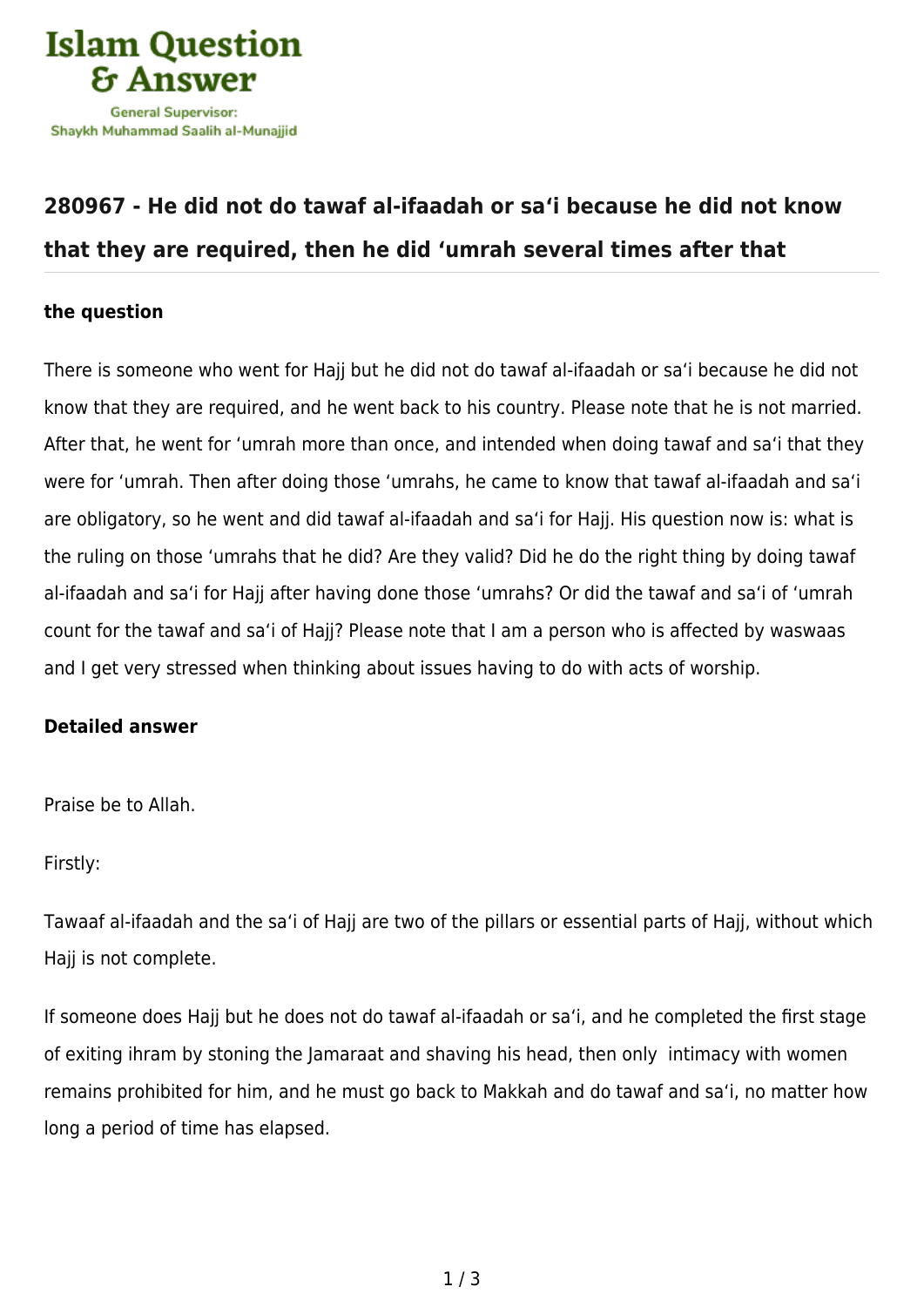

Shaykh Ibn 'Uthaymeen (may Allah have mercy on him) said: Tawaf al-ifaadah is one of the pillars or essential parts of Hajj, without which Hajj is not complete. If someone failed to do it, then his Hajj is not complete, and he must do it. So he must go back, even from his country, and do tawaf al-ifaadah.

In this case, as he did not do tawaf, it is not permissible for him to be intimate with his wife, because he has not completed the second stage of exiting ihram; the second stage of exiting ihram is not complete until after doing tawaf al-ifaadah and sa'i, if he was doing tamattu' [Hajj and 'umrah together, exiting ihram in between]; or if he was doing qiraan [Hajj and 'umrah together, without exiting ihram in between] or ifraad [Hajj on its own], and he did not do sa'i with tawaf alqudoom [the tawaf of arrival].

End quote from Fataawa Arkaan al-Islam (p. 541).

Shaykh Ibn Baaz (may Allah have mercy on him) was asked: I am one of the residents of Makkah. I did Hajj last year and I did tawaf, but I did not do sa'i. what is the ruling?

He replied: You must do sa'i. This was an error on your part, because sa'i is essential, whether you are one of the residents of Makkah or otherwise. Sa'i must be done after tawaf; after you come back from 'Arafaat you should do tawaf and sa'i. The one who failed to do sa'i must do sa'i now.

End quote from Fataawa ash-Shaykh Ibn Baaz (17/341).

If this person did 'umrah several times after his Hajj, then the first 'umrah he did completed his Hajj, as the tawaf and sa'i that he did in 'umrah made up for the tawaf and sa'i of his Hajj. It does not matter that he intended that to be for 'umrah, because he was still in the state of ihram for Hajj, and his entering ihram for 'umrah is not to be counted. In the case of tawaf and sa'i, it is not stipulated that there be a specific intention (niyyah) regarding them, intending that they be for Hajj or for 'umrah, according to the correct scholarly view. See: ash-Sharh al-Mumti' (7/403).